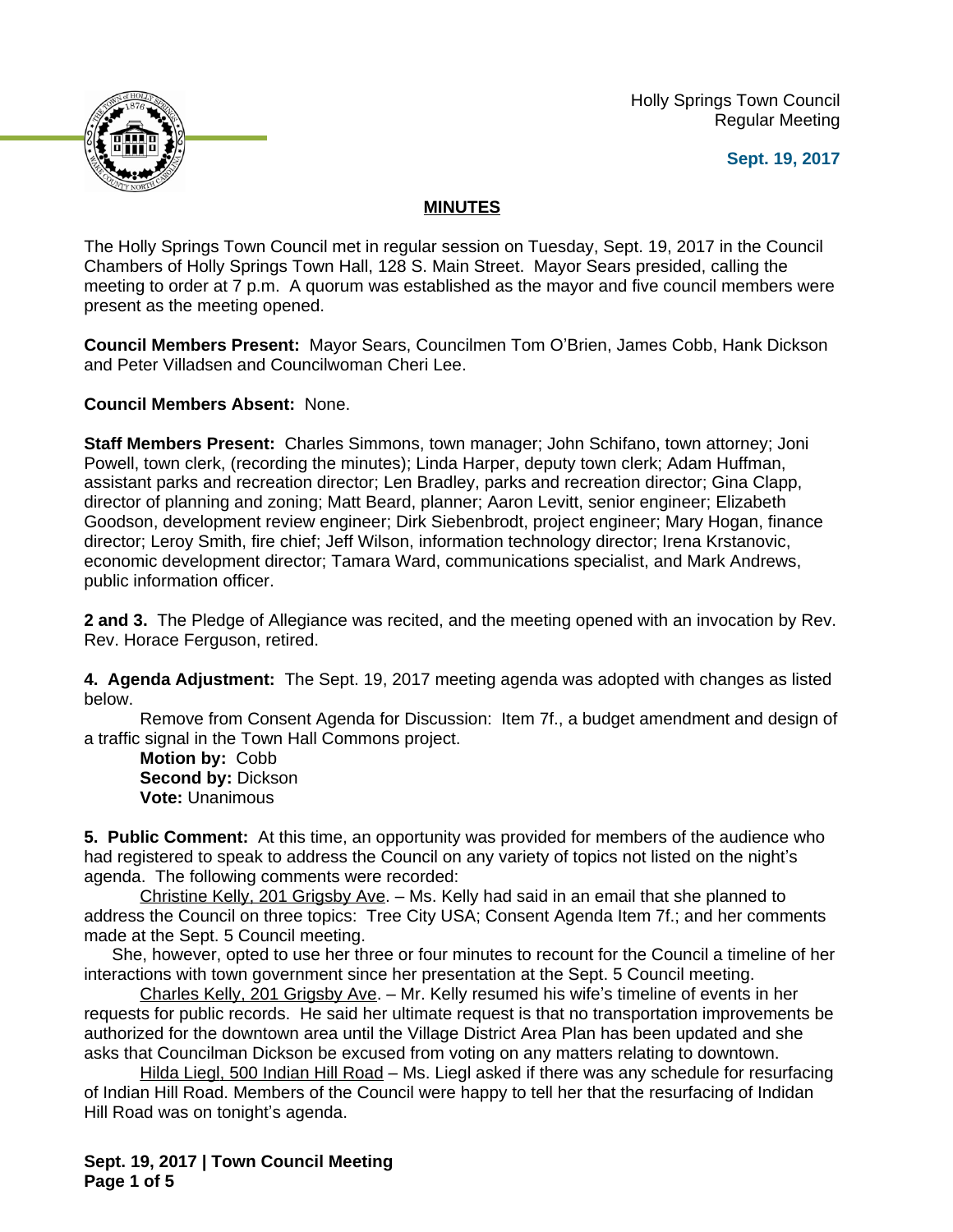**6a. Public Hearing: 17-DP-06, Exchange at Holly Springs -** Mr. Beard said the Town has received a request for a multi-family development project in the Southern Crossroads Master Plan area in the southeast corner of Ralph Stephens Road and S Main Street/Piney Grove-Wilbon Road. The property is 21.57 acres and zoned R-MF-15: Multi-family Residential. The Future Land Use Plan has this property located in the Southern Gateway Regional Center, which is designated as a location for high-density apartments when adjacent to large commercial centers, which is another component of the Southern Crossroads Master Plan.

The project has 11 apartment buildings with 316 multi-family units located throughout the property. A total of 612 parking spaces (surface and garages) are distributed throughout the project. Pedestrian connections are provided throughout the site and connect to a series of nature trails that wrap around the periphery of the site. Sidewalks will be provided on the interior access road but not along Ralph-Stephens Rd, per the developer agreement with the Town. Vehicular access for the site will be provided by two driveways from Ralph-Stephens Rd and the proposed access road that connects Ralph-Stephens Rd to Piney-Grove Wilbon Rd.

A total of 3.24 acres (15% of project area) of private open space is provided and includes a pool, clubhouse, courtyards and nature trails.

The primary building materials include earth-tone colored horizontal cement siding, fiber cement panels, and brick accents. Other design features include: façade modulation, roof gables with gable accents, balconies, brick soldier courses.

Mr. Beard said the Planning Board had reviewed the application and recommends approval.

With that explanation completed, Mayor Sears opened the public hearing. The following input was recorded:

Alison Anderson, 112 Durhan Meadow Dr. – Ms. Anderson spoke in opposition to the plan because of her concerns about an increase in traffic and crime. She said she felt like it would get more dangerous with more traffic. She asked if there would be buffering and no access into her subdivision, Wildwood.

Shannon Watson, 313 Atwood Drive – Ms. Watson echoed Ms. Anderson's comments. She said she said she was concerned about if there would be Section 8 housing in the apartments; she asked that there be no access into Wildwood; she asked if the Town could rezone the property to not allow apartments, and if not, could more buffering be provided.

Thomas Rhyne, 140 Mystwood – Mr. Rhyne said he is believes the buffer on the east side could be strengthened; he asked when is the projected start date; he said he also is concerned about insects from standing water during construction, and he asked if the retention pond was going to be enough to handle runoff of this site.

Ashima Sahni, 316 Atwood Dr. - Ms. Sahni said she is concerned that the turn from Hwy. 55 onto Ralph Stephens will be worse with more traffic. She said she felt it would be unsafe for children with apartments next door.

The mayor asked the applicant to address some of the questions that had been raised.

The applicant said construction is scheduled to start spring of next year; he said a perimeter buffer is drawn in to the plan and there is a 100-foot stream buffer in addition to the buffering being provided; there is no connection to Wildwood subdivision on the plan; and the owner is not contemplating any Section 8 subsidized housing for the apartments. The turn lane from Hwy. 55 to Ralph Stephens Road is not part of the plan. It is off-site, and would be at the direction and discretion of NCDOT.

There being no further input, the public hearing was closed.

**Action:** The Council approved a motion to approve Development Plan 17-DP-06 for Exchange at Holly Springs as submitted by Civil Design Concepts, PA, Project Number 11671, with the following conditions:

1. All previous approval conditions for *Southern Crossroads Master Plan* apply to this plan as well.

- 2. An upgrade or fee-in-lieu of upgrade will be required for this project for the *Holly Springs Basil Creek Pump Station*.
- 3. Please note that this project will be required to meet Town's NPDES Phase II Post Construction Stormwater ordinance.

**Sept. 19, 2017 | Town Council Meeting Page 2 of 5**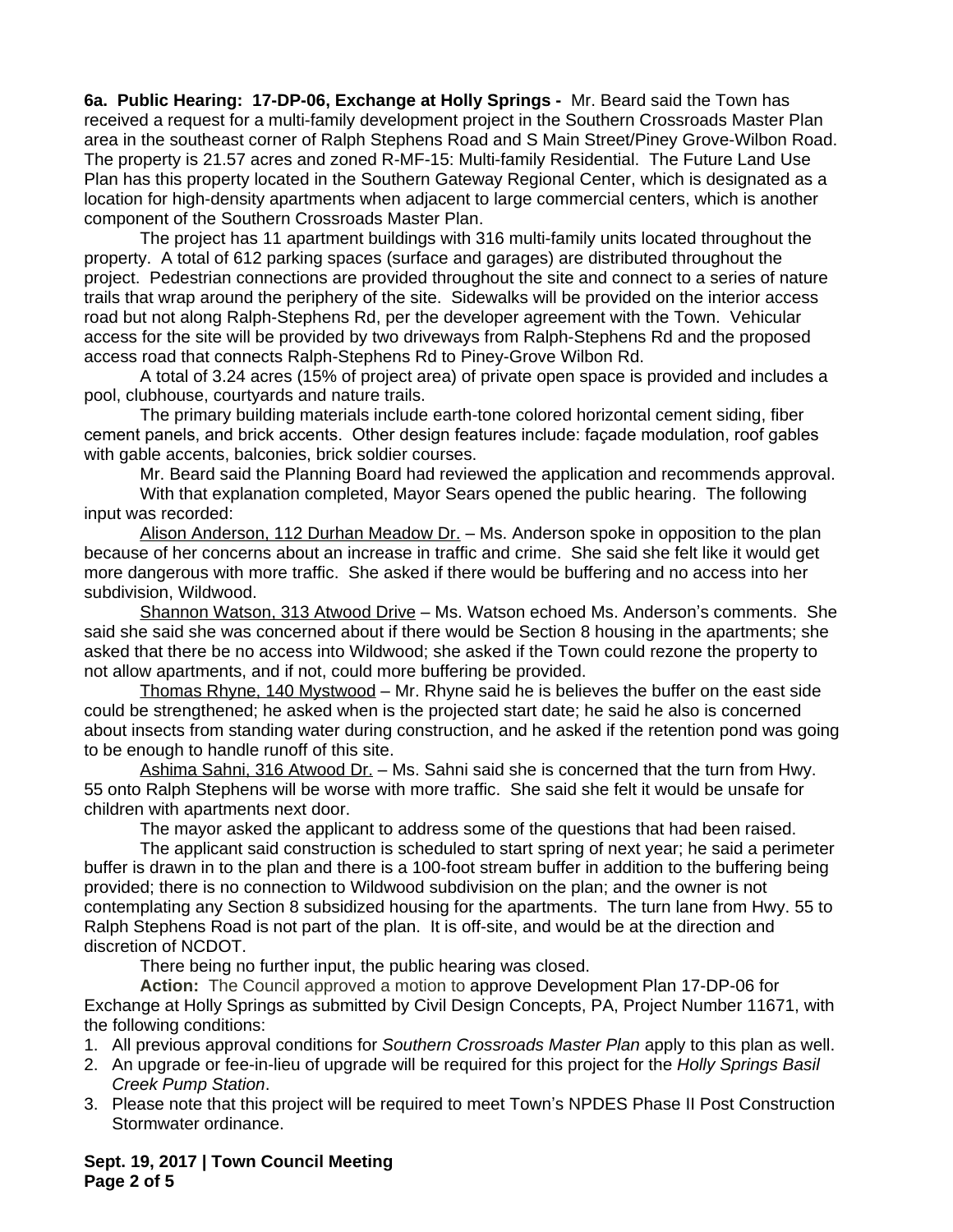- 4. The following items must be addressed prior to or included with the first construction drawing submittal:
	- a. A photometric site lighting plan shall be submitted to and approved by the Department of Planning & Zoning.
	- b. A flood study will be required for this project. Complete HEC-RAS modeling, work maps, hydrology, report and plan sheets are required.
	- c. All modeling, maps, plan sheets and report should be submitted on a CD or flash drive.
	- d. No fill is permitted in the flood plain for any residential development.
	- e. All stormwater modeling must be submitted.
	- f. Homeowner Environmental education packet must be submitted.
	- g. Provide NCDWQ Buffer origin determination.
- 5. The following items must be addressed prior to construction drawing approval:
	- a. Payment of fee-in-lieu of nitrogen removal must be paid prior to issuance of a land disturbance permit.
	- b. All environmental permits must be obtained prior to construction drawing approval and/or issuance of a land disturbance permit for the entire project.
	- c. Approval of the stormwater management plan is required prior to the issuance of a land disturbance permit.

Once sewer service is available to the property, the developer shall submit a voluntary annexation petition pursuant to the Development Agreement.

**Motion by:** Dickson Second by: Cobb **Vote:** Unanimous

**7. Consent Agenda:** The Council approved a motion to approve all remaining items on the Consent Agenda. The motion carried following a motion by Councilman Cobb, a second by Councilman Dickson and a unanimous vote. The following actions were affected:

7a. Budget Report – The Council received a report of monthly administrative budget amendments approved by the Town Manager. *A copy of the budget amendment report is attached to these minutes.*

7b. Resolution 17-38– The Council adopted Resolution 17-38 declaring K-9 Oz surplus to the needs of the Town and transferring ownership to his handler, Sgt. Chris Poston. *A copy of Resolution 17-38 is attached to these minutes.*

7c. Resolution 17-39 - The Council adopted Resolution 17-39 declaring equipment surplus to the needs of the Town. *A copy of Resolution 17-39 is attached to these minutes.*

7d. Resolution 17-40 - The Council adopted Resolution 17-40 declaring a vehicle surplus to the needs of the Town. *A copy of Resolution 17-40 is attached to these minutes.*

7e. Main Street Extension Supplemental Contract - The Council approved to award supplemental contract to Fred Smith in the amount of \$114,276.50 in the Main Street Extension project to provide a meter connection to the Town water system as a second water supply for Grove Park Subdivision.

7f. Town Hall Commons Traffic Light - This item was removed from Consent Agenda for discussion during agenda adjustment.

7g. Budget Amendment \$1,300 – The Council adopted an amendment to the FY 2017-18 budget in the amount of \$1,300 to pay for batting cage lights at Ting Park.

7h. Budget Amendment \$26,706.54 – The Council adopted an amendment to the FY 2017-18 budget in the amount of \$26,706.54 to move Firefighters Relief Fund disbursement money into the fire department budget.

7i. Resolution 17-41 – The Council adopted Resolution 17-41 renaming roads in the Main Street Extension project. *A copy of Resolution 17-41 is attached to these minutes.*

**7f. Town Hall Commons Traffic Light** – Mr. Levitt said this item is for adoption of an amendment to the FY 2017-18 budget in the amount of \$12,000 to use street reserve funds for design of a traffic

**Sept. 19, 2017 | Town Council Meeting Page 3 of 5**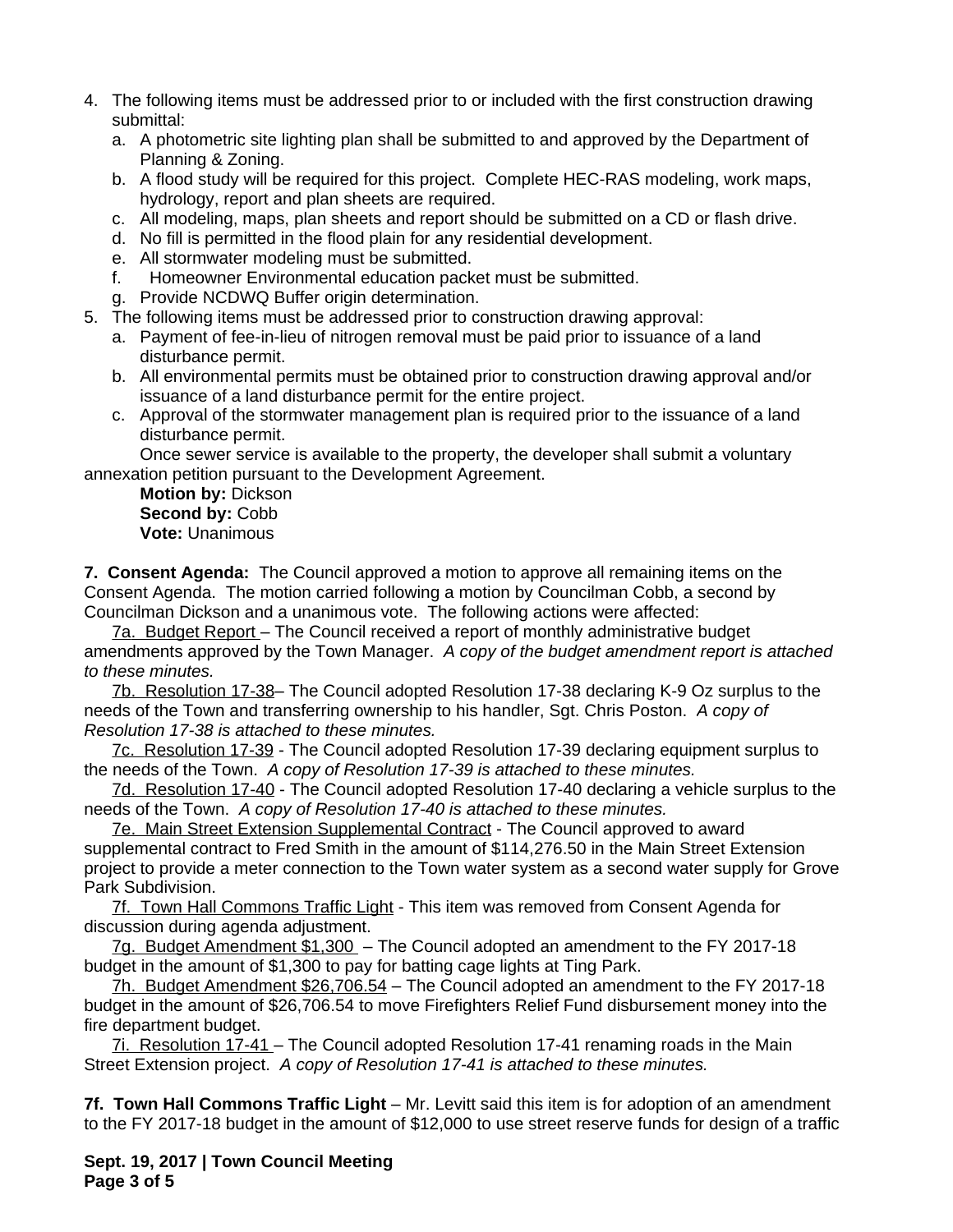signal in the Town Hall Commons project and to award a contract to Kimley-Horn and Associates for the design work.

Mr. Levitt said as part of this public-private project to invest in downtown, the Town hired a traffic consultant to study downtown streets with the addition of 100,000 square feet of retail/office and restaurant space.

The analysis calls for the widening of Avent Ferry Road and the realignment of Rogers Street from K-intersection to a 90-degree intersection as it is extended across Main Street to connect with Avent Ferry Road.

The study concludes that the Ballentine and Main Street intersection would have a service level of F. A signal at that intersection would increase the service level of B in the morning and C in the afternoon, rather than an F.

Typically, Mr. Levitt said, the town would request NCDOT warrants; however, two meetings ago, the Council agreed to ask NCDOT to relinquish this portion of Main Street. It is anticipated that once NCDOT decides to hand over maintenance of Main Street to the Town, the Town can install the signal based on its own analysis.

Ms. Goodson added that the signal will have a lot of subterranean needs, so design now as the other development is occuring is recommended to avoid the Town's having to tear up newlyplaced infrastructure in the future.

She said the agenda item is for the design work and not the actual installation. With the design in hand, the signal could be installed at any point in the future, and underground utilities would be protected.

**Action:** The Council approved a motion to adopt an amendment to the FY 2017-18 budget in the amount of \$12,000 to use street reserve funds for design of a traffic signal in the Town Hall Commons project and to award a contract to Kimley-Horn and Associates for the design work.

**Motion by:** Villadsen

**Second by:** Cobb

**Vote:** The motion carried, following a 4-1 vote. Councilman O'Brien voted against the motion.

**8a. 2017 Street Improvement Project** – Mr. Siebenbrodt said the 2017 Street Improvement Project was sent out for informal bid. He said the Town received bids and opened them Sept. 14. Design for this project was completed in-house by the Engineering Department.

This project consists of the rehabilitation of two roads or sections of West Ballentine Street (2,200 linear feet) and Indian Hill Road (2,000 linear feet).

**Action:** The Council approved a motion to award a contract to the lowest responsible bidder, Turner Asphalt Inc., in the amount of \$481,006.01, and to approve funding in the amount of \$505,000 (including 5% contingency) for the 2017 Street Improvement project.

**Motion by:** Cobb **Second by:** Dickson **Vote:** Unanimous

**8b. 108 N. Main Street Pocket Park Project -** Ms. Clapp said staff has been working with Parks & Recreation and Public Works to help improve vacant properties in the downtown Village District along N. Main Street. The first project is a small pocket park located at 108 N. Main Street between David Bryan Law Office and the Main Street Mini-Mart. Pocket parks are small green spaces or plazas and are most often designed as public gathering areas.

Due to limitations with this property and lack of available parking for Americans with Disabilities Act accessibility, we are unable to provide public amenities such as park benches, public art, or other features, Ms. Clapp said. Instead, this pocket park will provide enhanced landscaping which includes grass, a hedge of shrubs along the north and south property boundaries, and crape myrtle trees along the Main Street frontage to continue the street tree theme along this portion of N. Main Street.

**Sept. 19, 2017 | Town Council Meeting Page 4 of 5**